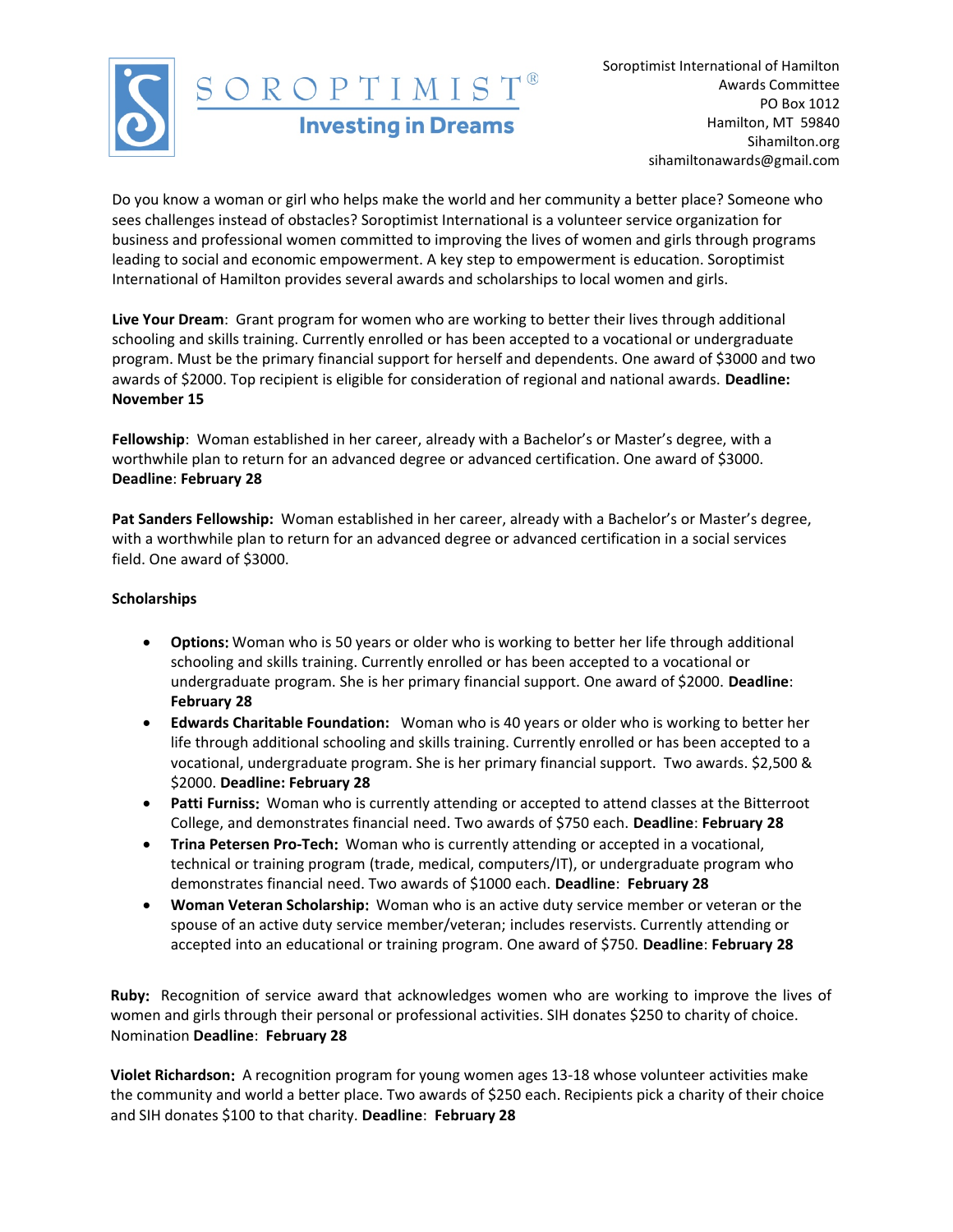

Thank you for your interest in a Soroptimist International of Hamilton (SIH) award or scholarship. There are several items you need to be aware of:

- Preference is given to a current or former resident of Ravalli County.
- Soroptimist members and their immediate families are not eligible for any Soroptimist monetary awards available to the public.
- All monetary awards require two current (within the last year) letters of reference from people who are not related to you. Suggested references include: Employer, school instructor, academic advisor. Download and forward fillable reference forms.
- Specific awards or scholarships may have additional requirements. Please review the application for details.
- Applicants must demonstrate a commitment to improving the life of women or girls.

We want to ensure this process goes smoothly for you, and we are available to meet privately to assist you with completing the application and answering any questions you may have. Please call any of the Awards Committee members listed below if you have questions or need assistance.

Sincerely,

Saundra Amsden (406) 381-3526 Mary Lyn (406) 360-6279 Sue Smith (406) 381-1270 Teri Polumsky (406) 546-5802 Nancy Bussiere (651) 334-4677 Carmela Bowns (543) 422-5688 Chris Rowles (406) 361-0638